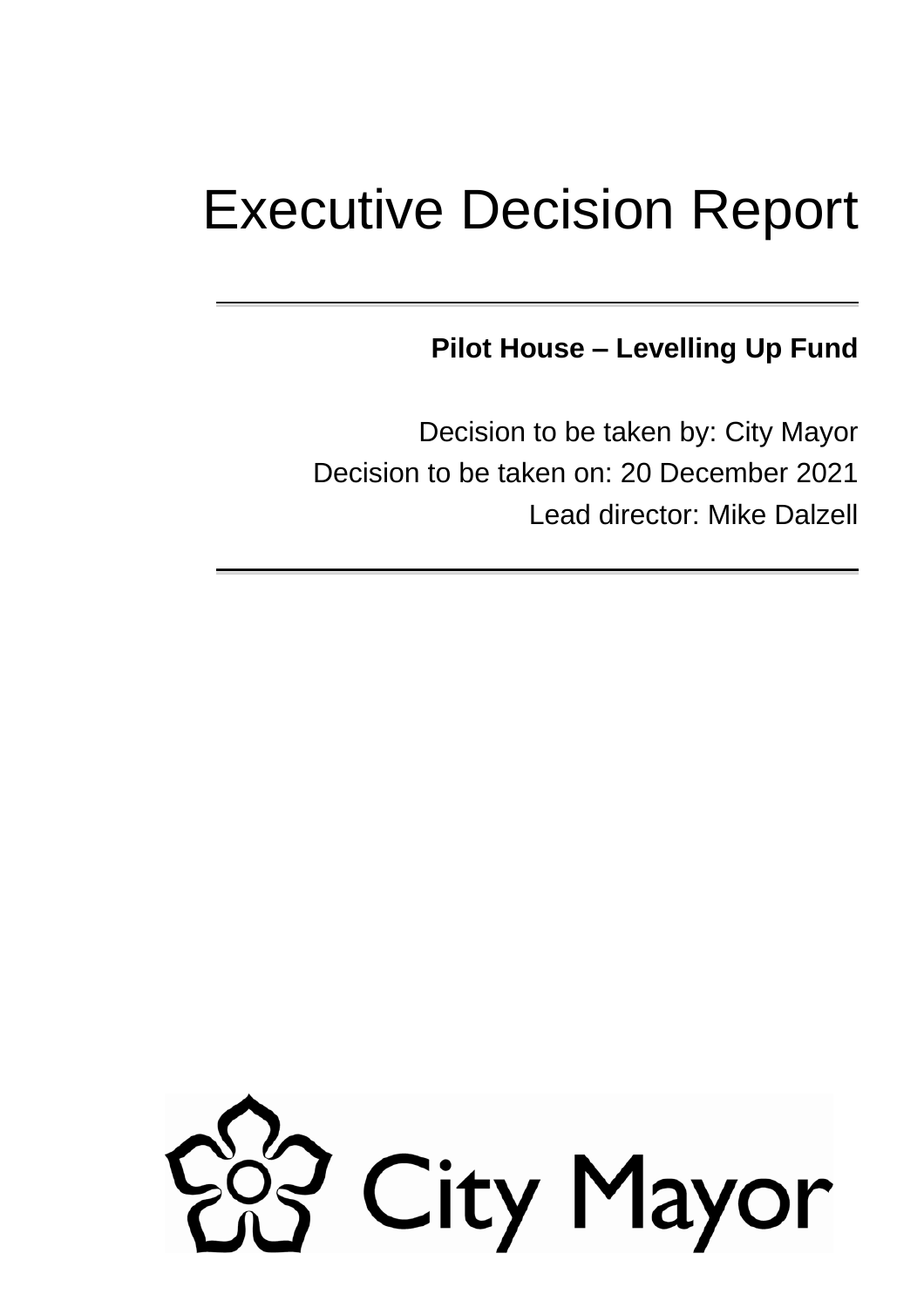#### **Useful information**

- Ward(s) affected: All wards
- Report author: Mike Dalzell
- Author contact details: 37 2931
- Report version number: 1

#### **1. Summary**

- 1.1. The purpose of this report is to provide details of the Levelling- Up grant awarded to the Council for the development of Pilot House and to approve the addition to the capital programme, along with the associated match funding.
- 1.2 This scheme will refurbish the Pilot House complex at King Street to create a landmark 60,000 sq ft workspace to support the growth of the creative industries sector in the city and the regeneration of the surrounding area.

#### **2. Recommendations**

The Executive is recommended to:

2.1 Approve the addition of £11.4m to the capital programme to fund the redevelopment of Pilot House. This will be funded from £8.6m of Levelling-Up grant from government and £2.8m of match funding from the Council.

## **2. Supporting information including options considered**:

#### **Background**

- 3.1 The Levelling Up Fund is a central government regeneration initiative launched in spring 2021 for Authorities to bid into on a competitive basis for projects that will support the economic prosperity of their areas. The city council made a bid to refurbish the Pilot House complex in June 2021 and received formal notification in October 2021 that the full £8.6m requested in the bid was being supported.
- 3.2 Pilot House will support businesses and circa 250 jobs that attract highly skilled staff and support graduate retention and will make a £52.5m GVA contribution to the city economy. It will help regenerate a part of the city centre that has suffered disproportionately from loss of footfall and economic activity. It will grow the successful, but relatively invisible, city creative design cluster and refurbish a group of architecturally significant but currently dilapidated heritage buildings. The outcome will be a highly visible landmark 'destination', a source of pride for Leicester, a hive of activity throughout the day and evening.
- 3.3 It will support training and skills development, including higher education programmes, meetings and events. It will be a permanent base for businesses of varying sizes from graduate start-ups to established firms with growth ambitions and of varying types including craft makers and design practises, a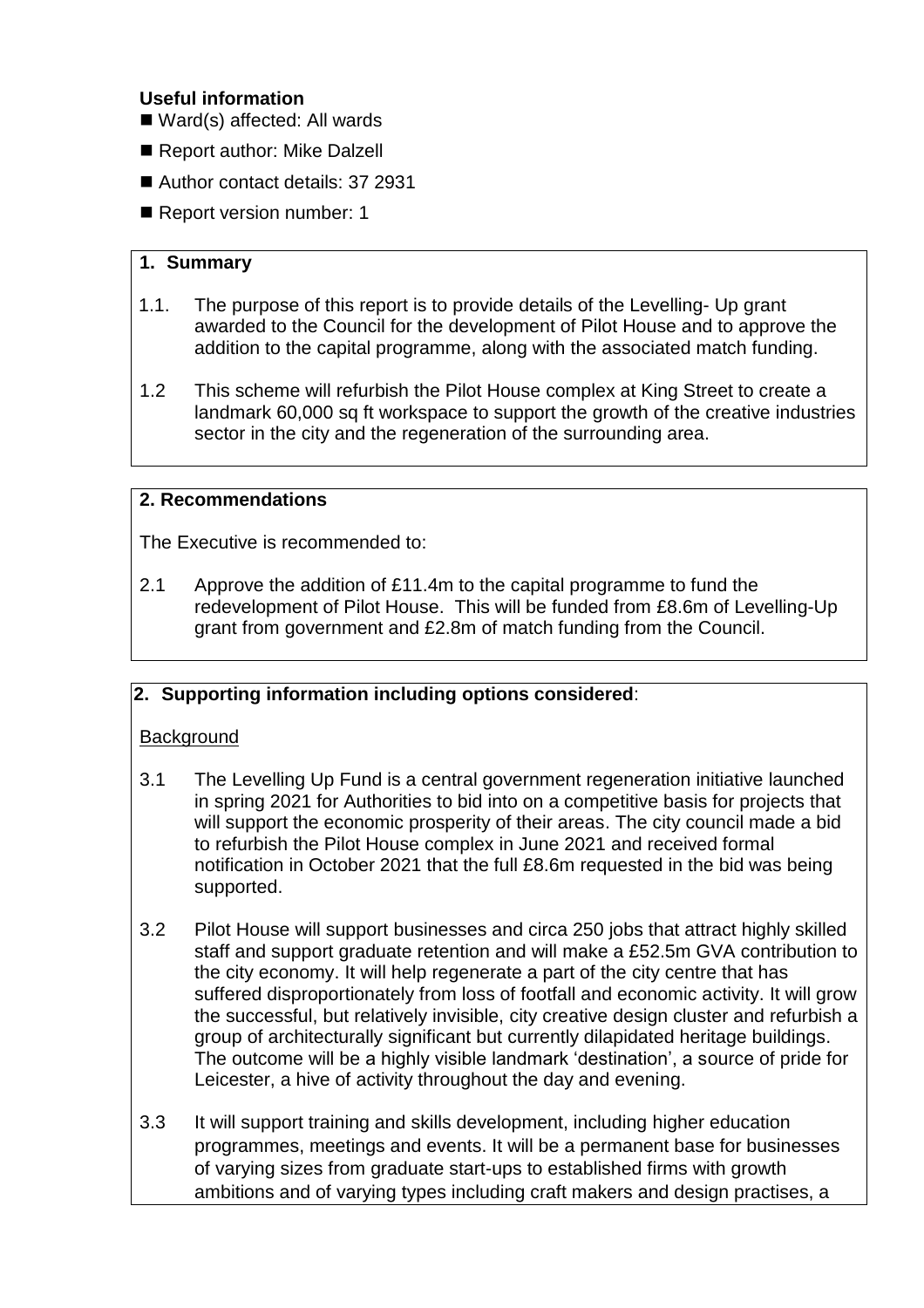mixed complex of office and industrial space users.

- 3.4 The need for new workspaces of all types in Leicester is well evidenced and a long standing challenge. Little to no new workspace has been developed in the past 20 years by the private sector so there is a critical need for public intervention. Increasing workspace supply was a central theme of the City Mayor's 2016-2020 economic action plan. Pilot House was identified as an underperforming council asset with potential several years ago and this proposal is the outcome of considerable research, planning and partner engagement.
- 3.5 The refurbishment supported by these funds will deliver a substantial overhaul of the complex which comprises a number of separate, large, heritage buildings in a significant state of disrepair. The current service yard fronting King St will be covered to create a high quality courtyard space that will be highly flexible and serve as the main entrance to the scheme. It will have a food and beverage offer to support workspace occupants but also be a publicly accessible venue.
- 3.6 As with other city council workspace schemes such as the LCB Depot, DOCK and the new Gresham facility, the intention will be to support an active community of businesses on site. There will be an emphasis on facilitating complementary meetings and events, enabling access to business support and creating opportunities for new partnerships. Research shows that demand for the workspaces is high and it is anticipated that once operational the facility will be able to deliver a sustainable revenue surplus for the council.
- 3.7 All workspaces will have 24/7 access arrangements for tenants, enabling individuals to work when it is suitable for them. This helps particularly to facilitate flexible working that can more easily accommodate other responsibilities e.g. caring for dependents. The project will engage with business support programmes that encourage local people to start new businesses and proactive measures will be appropriately targeted at both women and ethnic communities.
- 3.8 The project will build on the extensive track record of the city council in delivering high quality workspace schemes that spur wider regeneration. It will be delivered by a highly qualified team of construction specialists and be operated by the team currently operating the successful LCB Depot workspace in Leicester's Cultural Quarter. It draws on considerable partnership working with De Montfort University and a host of existing creative businesses and networks.
- 3.9 The complex lends itself perfectly as a home for a community of creative individuals and organisations that have their own working and learning spaces but who also share high quality communal spaces that can be flexibly used. The council has amassed a great deal of feedback from potential occupants. An independently commissioned demand study (April 2020) noted the council was dealing with 60 live enquiries from creative businesses for circa 40,000 sq ft of space.
- 3.10 The scheme responds to market failure i.e. the inability of the market to provide sufficient supply of new accommodation to support growth. Partly due to issues of viability and partly preference for other forms of development, notably residential. Long-term trends since 2000 highlight declines in industrial and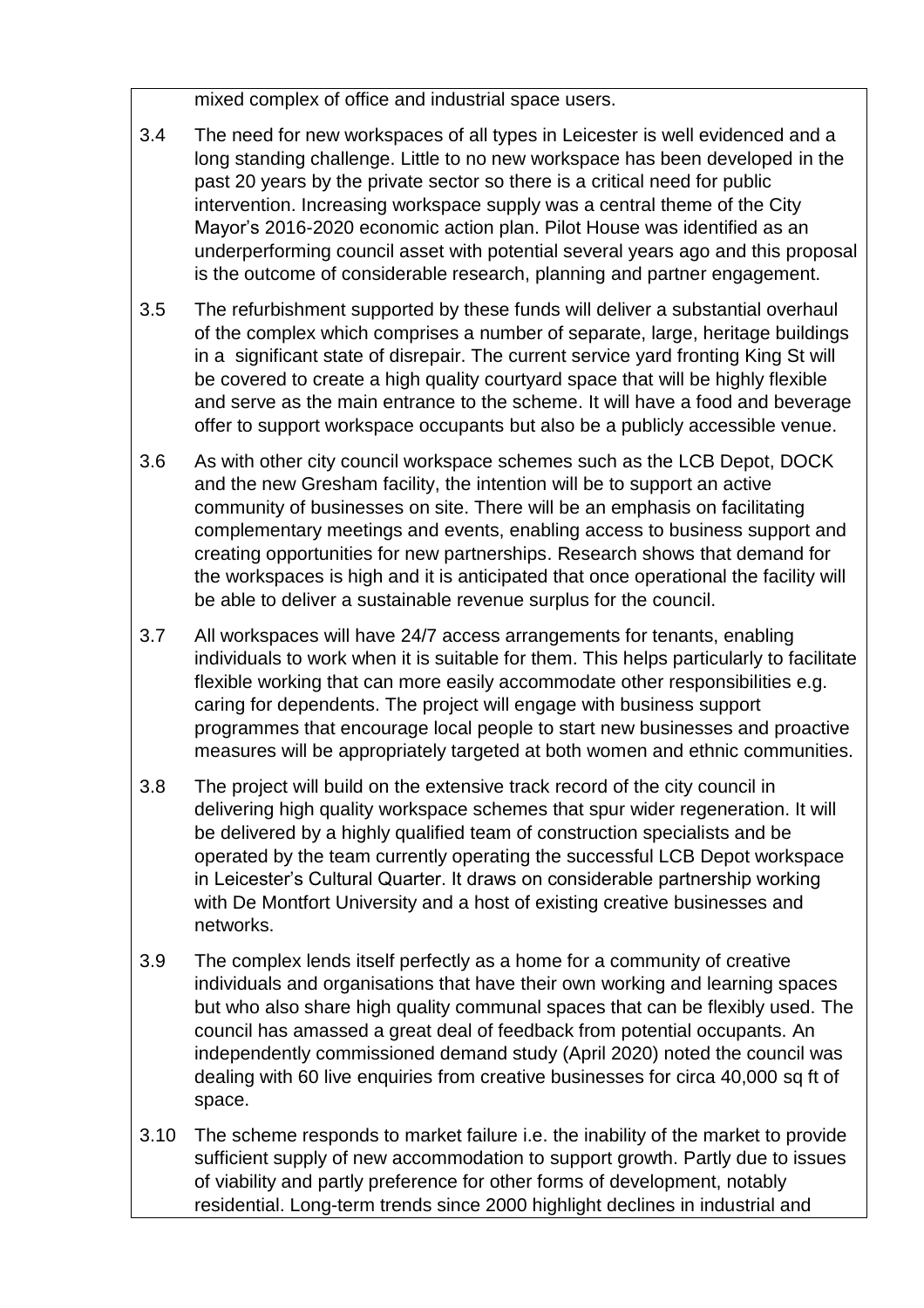office floorspace far greater in Leicester than other cities in the region. Supply of office accommodation (analysed between November 2018 to November 2019 as the number of properties advertised as a proportion of VOA properties) is considerably lower (Leicester 21 %, Nottingham 24 %, Derby 35 %). Availability of office accommodation (years of supply defined as current availability divided by 10-year average take-up) is also lower for Leicester. In 2019 Leicester supply on this measure was just over 1.5 yrs, Nottingham was more than 2 years and Derby was more than 2.5 yrs.

- 3.11 The location is perfect for contributing to regeneration of a part of the city that has suffered economically from the loss of employment space and footfall. It also lies in an excellent location for access from both universities, is immediately accessible from the primary New Walk promenade, close to public transport routes and with car parking immediately adjacent at Welford Rd. It is a prominent and highly visible site on the edge of the city centre.
- 3.12 Sustainability will be a key consideration in design, construction and operation and will be guided by a Sustainability Impact Assessment.
- 3.13 The Pilot House project responds to the objectives of the City Mayor's second economic action plan for the city. Enterprising Leicester Action EL5 from that Plan is to 'Increase availability of new workspace for growing businesses – at least 90,000 sq ft'. A new City Growth Strategy covering the period 2021 – 2030 is now in preparation. It too will emphasise the importance of generating new employment workspace.
- 3.14 This project aligns to the government's Build Back Better strategy. It will drive innovation, boost productivity, create new intellectual partnerships and products, drive demand for high skilled roles in the knowledge economy, make better linkages between HE providers, business support agencies and SMEs. It will help level up current inequalities. As noted Leicester average pay is well below national levels. So are resident qualification levels and graduate retention rates. It will create new office and industrial space that is currently underprovided compared to peer cities, which hinders economic growth and restricts career opportunities.
- 3.15 Some images are attached showing the proposed new entrance and aerial shots of the existing site and the position of it in the city centre.

## **4. Details of Scrutiny**

Details of all Levelling Up Fund bids were presented to EDTCE scrutiny on 16 June 2021 priori to their submission to government.

## **5. Financial, legal and other implications**

## 5.1 Financial implications

This report proposes to add £11.4m to the capital programme to support the development of Pilot House. This scheme is to be funded from £8.6m of Levelling Up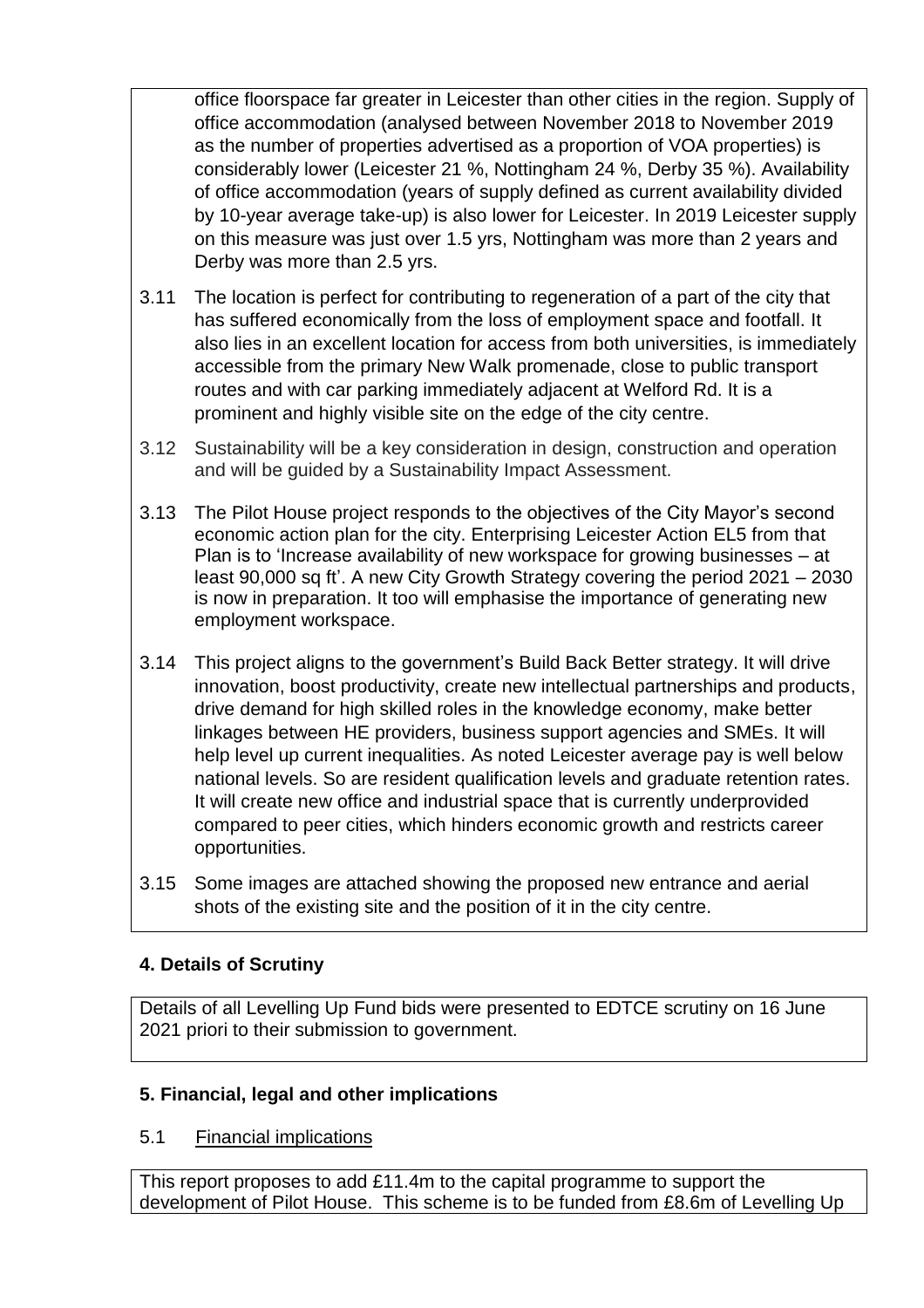Funding from Government and £2.8m of match funding from the Council. The match funding is coming from monies set aside at the 2020/21 outturn for these purposes.

It is anticipated on completion this scheme will generate revenue to the Council to help support future budgets.

Amy Oliver, Head of Finance

#### 5.2 Legal implications

Legal and procurement teams should be engaged at an early stage to ensure compliance with the Council's Contract Procedure rules and the Public Contract Regulations when procuring a contractor for the works and refurbishment to Pilot House.

Any requirements of the funding should be cascaded down into the works contract to ensure compliance with the funding agreement obligations on the Council.

Shireen Eliyas, Qualified Lawyer - Ext 4479.

#### 5.3 Climate Change and Carbon Reduction implications

Buildings represent the single biggest source of carbon emissions in Leicester and commercial and public sector buildings between them generate 17% of city emissions. Decarbonisation of buildings will need to happen at pace if the council's ambition for the city to become carbon neutral by 2030 is to remain achievable. Our own construction and refurbishment projects present an ideal opportunity to lead by example in this. For this reason, the Pilot House project is one of several construction and refurbishment projects in the Climate Emergency Action Plan.

In addition, the Levelling Up funding criteria stipulate that projects must address Government policy objectives, including net zero. Our application committed to deliver the lowest possible carbon emissions for the Pilot House project, including both the operational emissions from running the building and the carbon footprint of construction materials and waste.

It is recommended that sustainability performance targets are now established for the project which are consistent with the above commitments and the climate emergency declaration. These should be tracked throughout the project, to ensure that they are achieved on completion. At the time of writing, a study is underway in the council to develop corporate sustainability performance targets for council construction and refurbishment projects, along with a set of guidance and project management tools to support their achievement. While these are still under development, they are being designed to ensure that completed schemes perform to the level needed in a carbon neutral city. It is therefore recommended that consideration is given to aligning the Pilot House project with them.

Duncan Bell, Climate Change Manager. Ext. 2249.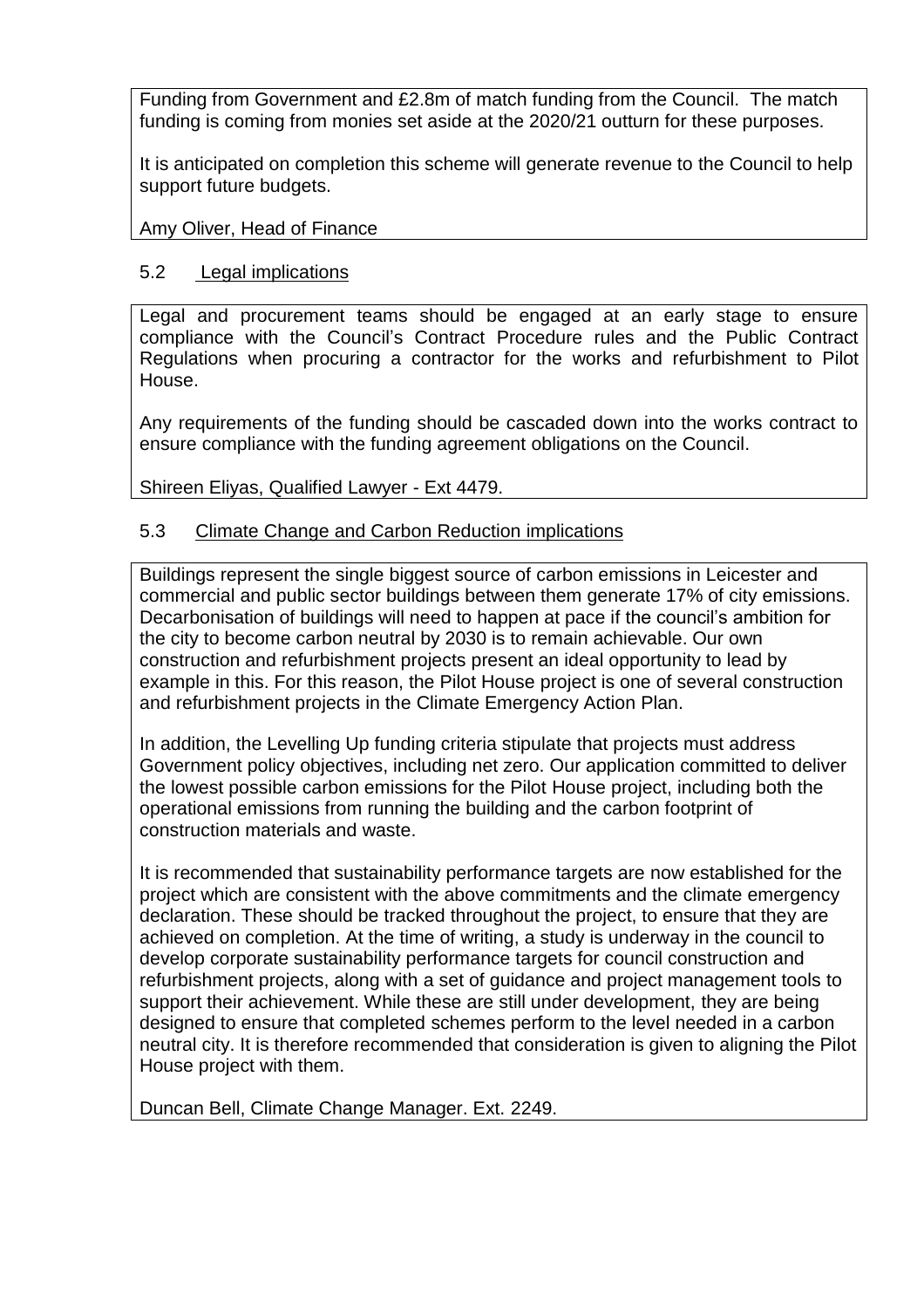#### 5.4 Equalities Implications

Whilst there are no direct equality implications arising from the report, if funding from the Levelling Up Fund to refurbish the Pilot House complex at King Street to create a landmark workspace to support the growth of the creative industries sector in the city and the regeneration of the surrounding area is accepted it should benefit people from across a range of protected characteristics by encouraging local growth in the economy.

Sukhi Biring, Equalities Officer, 0116 454 417

- 5.5 Other Implications (You will need to have considered other implications in preparing this report. Please indicate which apply?
- **6. Background information and other papers:**

**None** 

**7. Summary of appendices:** 

None

**8. Is this a private report (if so, please indicate the reasons and state why it is not in the public interest to be dealt with publicly)?**

No

**9. Is this a "key decision"?**

Yes

#### **10. If a key decision please explain reason**

Expenditure exceeding £1m is proposed which has not been specifically approved by Council. Note that the decision can be taken by the Executive as ithe corporate resources to be committed are below £10m.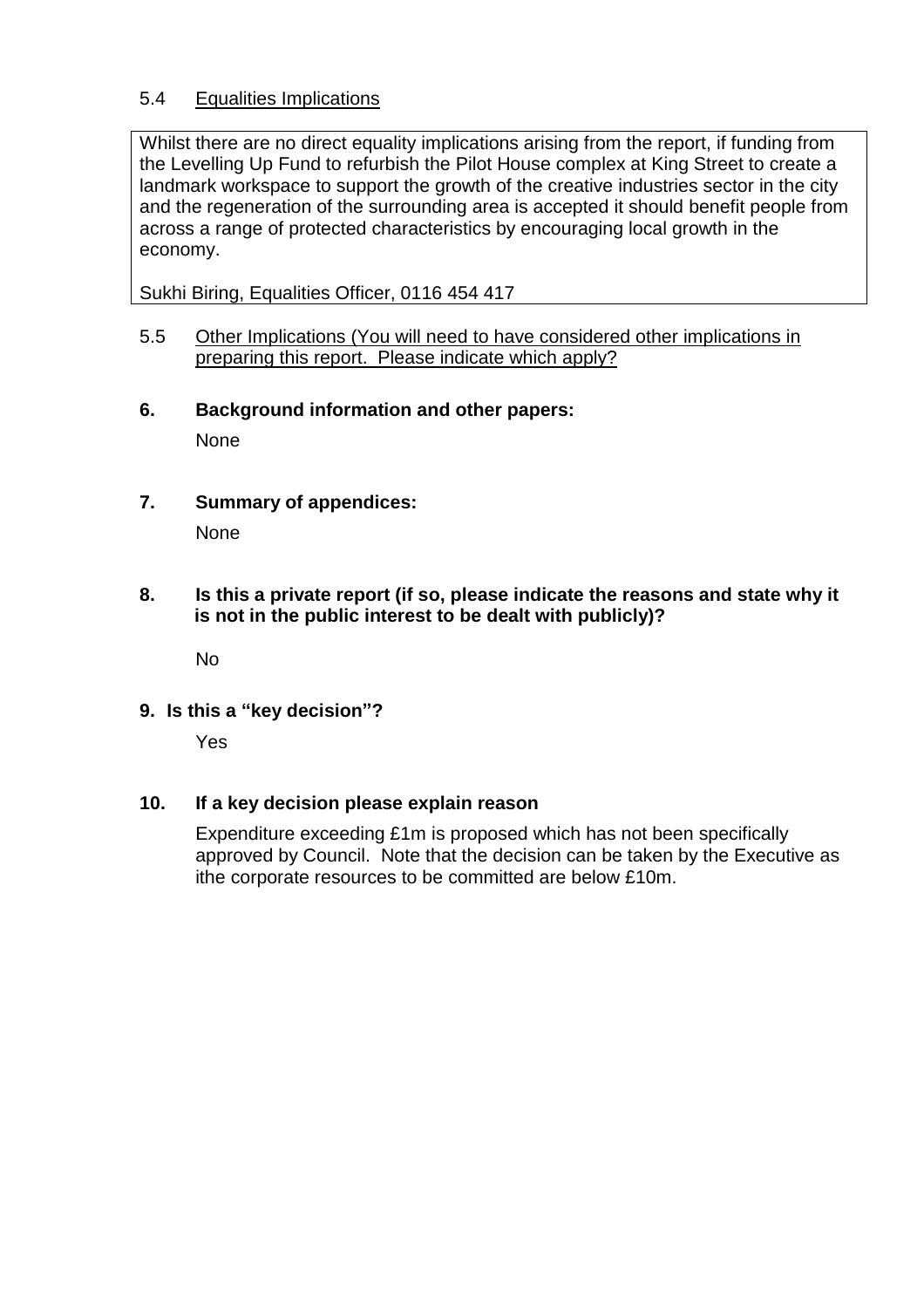**Appendix One : Pilot House Images**